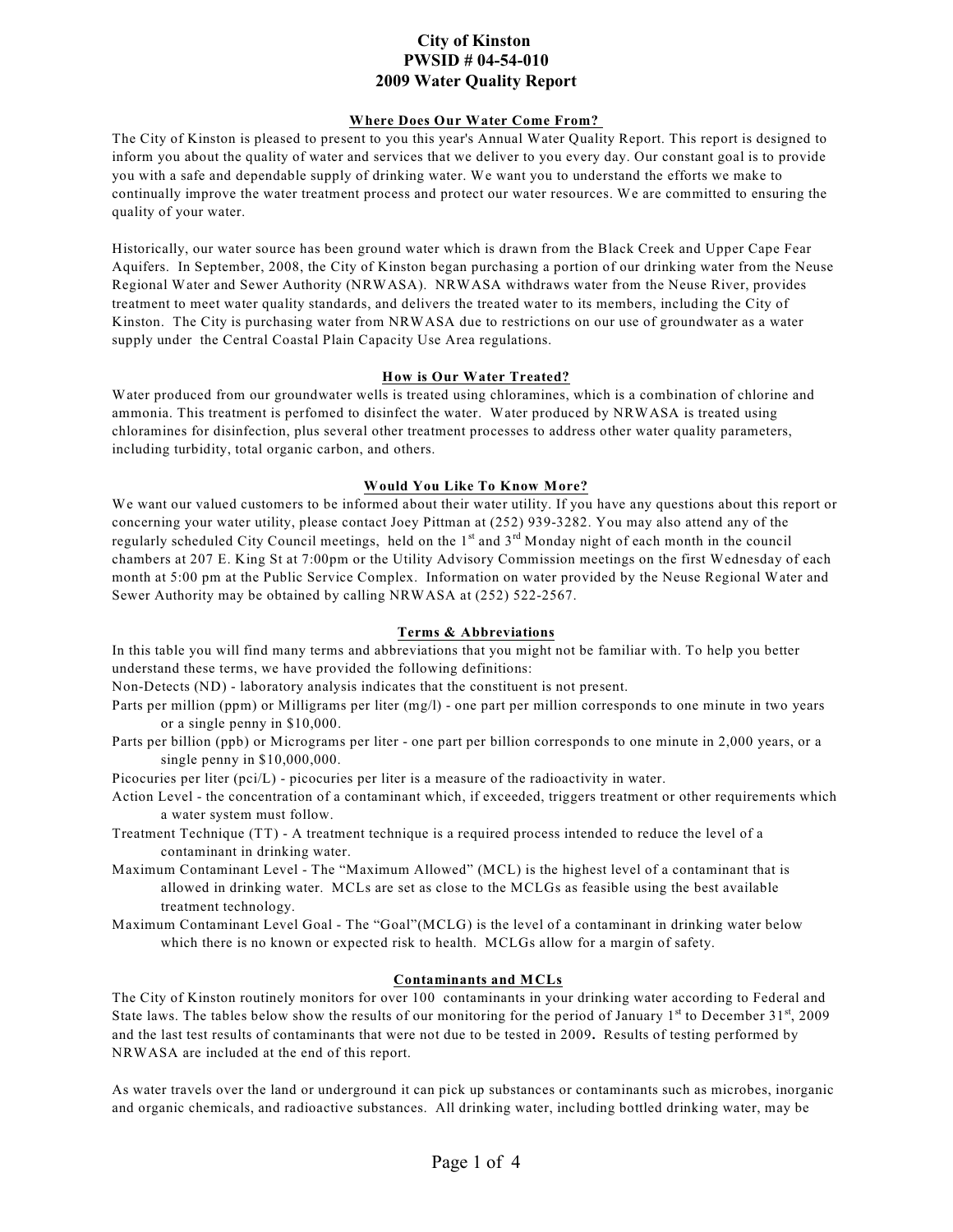reasonably expected to contain at least small amounts of some contaminants. It is important to remember that the presence of these contaminants does not necessarily pose a health risk. More information about contaminants and potential health effects can be obtained by calling the Environmental Protection Agency's Safe Drinking Water Hotline at 800-426-4791.

MCL's are set at very stringent levels. To understand the possible health effects described for many regulated constituents, a person would have to drink 2 liters of water every day at the MCL level for a lifetime to have a onein-a-million chance of having the described health effect. In order to ensure that tap water is safe to drink, EPA prescribes regulations which limit the amount of certain contaminants in water provided by public water systems. FDA regulations establish limits for contaminants in bottled water which must provide the same protection for public health.

| ANNUAL WATER QUALITY TEST RESULTS             |                              |                          |             |                             |                                     |              |                                                              |                                                                      |                                                                                                                                  |
|-----------------------------------------------|------------------------------|--------------------------|-------------|-----------------------------|-------------------------------------|--------------|--------------------------------------------------------------|----------------------------------------------------------------------|----------------------------------------------------------------------------------------------------------------------------------|
| Contaminant                                   |                              | Violation<br>${\rm Y/N}$ |             | Level<br>Detected           | Unit<br>Measurement                 | MCLG         |                                                              | MCL                                                                  | Likely Source of Contamination                                                                                                   |
| Microbiological Contaminants                  |                              |                          | 2009        |                             |                                     |              |                                                              |                                                                      |                                                                                                                                  |
| Total Coliform Bacteria                       |                              |                          | $\mathbf N$ | $\mathbf{0}$                | Present or<br>Absent                | $\mathbf{0}$ | presence of coliform<br>bacteria in 5% of<br>monthly samples |                                                                      | Naturally present in the environment                                                                                             |
| Contaminant (units)                           |                              | MCL<br>Violation<br>Y/N  |             | Your Water                  | Range<br>Low                        | H igh        | MCLG                                                         | MCL                                                                  | Likely Source of Contaminants                                                                                                    |
| Inorganic Contaminants                        |                              | February, 2009           |             |                             |                                     |              |                                                              |                                                                      |                                                                                                                                  |
| Fluoride (ppm)                                |                              | N                        |             | 0.20                        | $\rm N$ D                           | 0.20         | $\overline{4}$                                               | $\overline{4}$                                                       | Erosion of natural deposits; water additive to<br>help promote strong teeth; discharge from<br>fertilizer and aluminum factories |
| Volatile Organic Contaminants                 |                              |                          |             | May and October, 2009       |                                     |              |                                                              |                                                                      |                                                                                                                                  |
| Xylene (ppm)                                  |                              | .0025<br>$_{\rm N}$      |             |                             | $\rm N$ D                           | 0.0025       | 10                                                           | 10                                                                   | Discharge from petroleum factories;<br>discharge from chemical factories                                                         |
| Disinfection By-Product Contaminants          |                              |                          |             |                             |                                     |              |                                                              |                                                                      |                                                                                                                                  |
| TTHM (ppb)<br>[Total Trihalomethanes]         |                              | $_{\rm N}$               |             | 68.5                        | 30                                  | 84           | N/A                                                          | 80                                                                   | By-product of drinking water chlorination                                                                                        |
| $HAA5$ (ppb)<br>[Total Haloacetic Acids]      |                              | $_{\rm N}$               |             | 31.3                        | 10.3                                | 47.5         | N/A                                                          | 60                                                                   | By-product of drinking water chlorination                                                                                        |
|                                               |                              |                          |             |                             |                                     |              |                                                              |                                                                      |                                                                                                                                  |
| Asbestos Contaminant                          |                              |                          |             |                             |                                     |              |                                                              |                                                                      |                                                                                                                                  |
| Contaminant (Units)                           | Sample<br>Date               |                          |             | <b>MCL Violation</b><br>Y/N | Range<br>Low High                   | MCLG         | MCL                                                          |                                                                      | Likely Source of Contamination                                                                                                   |
| Total Asbestos (MFL)<br>$07 - 20 - 05$        |                              |                          | N           | $ND - .17$<br>$\tau$        |                                     | $\tau$       |                                                              | Decay of asbestos cement water mains; erosion of<br>natural deposits |                                                                                                                                  |
|                                               |                              |                          |             |                             |                                     |              |                                                              |                                                                      |                                                                                                                                  |
|                                               | Lead and Copper Contaminants |                          |             |                             |                                     |              |                                                              |                                                                      |                                                                                                                                  |
| Contaminant (units)                           | Sample<br>Date               |                          |             | Your Water                  | # of sites<br>found above<br>the AL | MCLG         | MCL                                                          |                                                                      | Likely Source of Contamination                                                                                                   |
| Copper (ppm)<br>(90 <sup>th</sup> percentile) | 11-6-2009                    |                          |             | .149                        | $\boldsymbol{0}$                    | 1.3          | $AL = 1.3$                                                   |                                                                      | Corrosion of household plumbing systems ; erosion of<br>natural deposits; leaching from wood preservatives                       |
| Lead $(ppb)$<br>(90 <sup>th</sup> percentile) | 11-6-2009                    |                          |             | N/D                         | $\overline{c}$                      | $\mathbf{0}$ | $AL = 15$                                                    |                                                                      | Corrosion of household plumbing systems, erosion of<br>natural deposits                                                          |

If present, elevated levels of lead can cause serious health problems, especially for pregnant women and young children. Lead in drinking water is primarily from materials and components associated with service lines and home plumbing. The City of Kinston is responsible for providing high quality drinking water, but cannot control the variety of materials used in plumbing components. When your water has been sitting for several hours, you can minimize the potential for lead exposure by flushing your tap for 30 seconds to 2 minutes before using water for drinking or cooking. If you are concerned about lead in your water, you may wish to have your water tested. Information on lead in drinking water, testing methods, and steps you can take to minimize exposure is available from the Safe Drinking Water Hotline or at http://www.epa.gov/safewater/lead.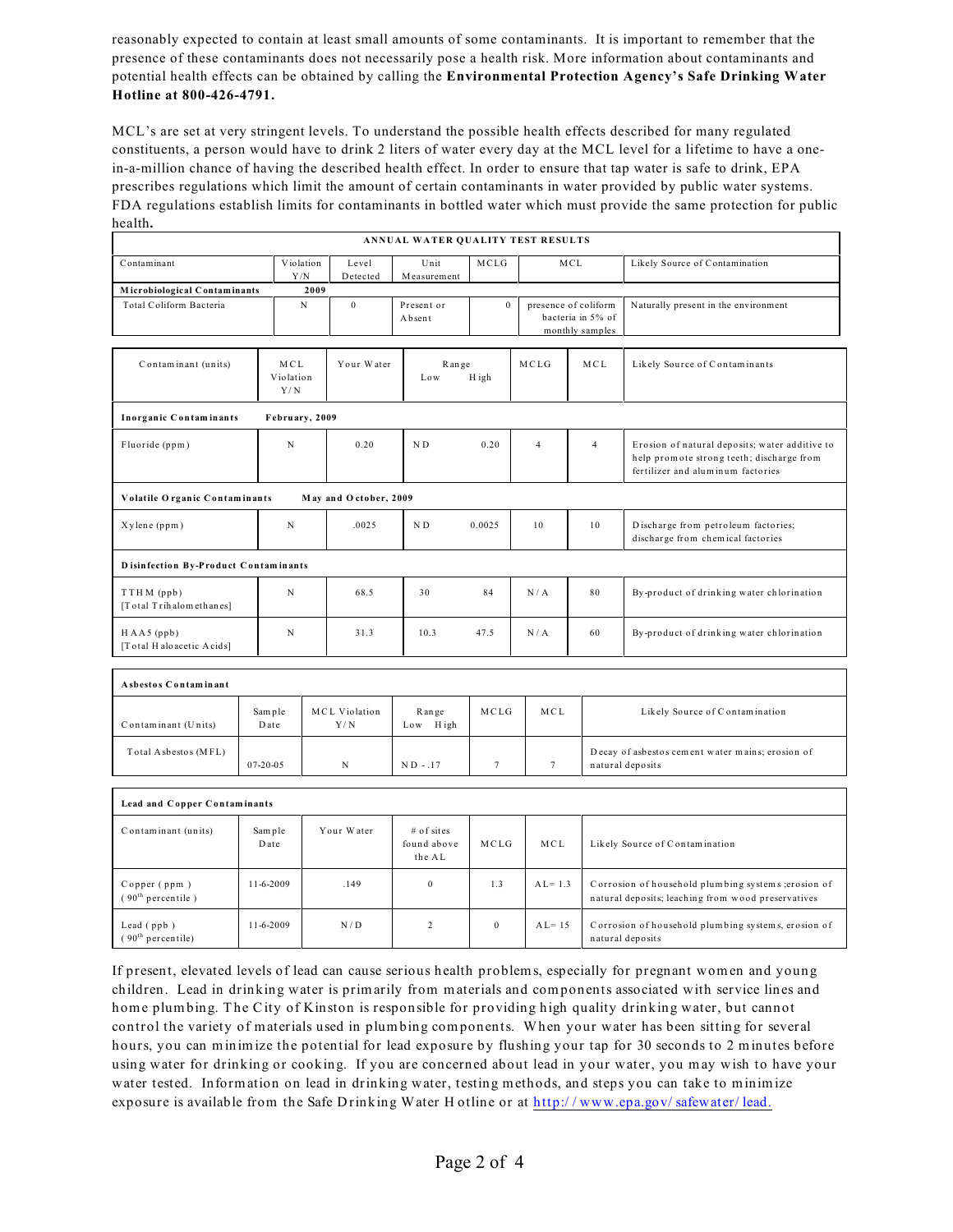The following table lists the monitoring results of unregulated contaminants. The purpose of unregulated contaminant monitoring is to assist EPA in determining the occurrence of unregulated contaminants in drinking water and whether future regulation is warranted. If you would like more information on unregulated chemicals you may call the Safe Drinking Water Hotline (800-426-4791).

| Unregulated Inorganic Chemicals | February, 2009  |                       |      |                 |
|---------------------------------|-----------------|-----------------------|------|-----------------|
| Chemical                        | Your<br>W at er | Range<br>H igh<br>Low |      | Proposed<br>MCL |
| Sulfate (ppm)                   | 7.75            | N D                   | 14.6 | 500             |

| Water Characteristics Contaminants<br>February, 2009 |            |      |                |               |  |  |  |
|------------------------------------------------------|------------|------|----------------|---------------|--|--|--|
| Contaminants (units)                                 | Your Water | Low  | Range<br>H igh | Secondary MCL |  |  |  |
| $\lceil \text{ron (ppm)} \rceil$                     | 0.025      | ND.  | 0.164          | 0.3           |  |  |  |
| Manganese (ppm)                                      | 0.005      | ND.  | 0.030          | 0.05          |  |  |  |
| Sodium (ppm)                                         | 35.11      | 5.87 | 51.00          | N/A           |  |  |  |
| pH                                                   | 8.09       | 7.6  | 8.7            | N/A           |  |  |  |

As you can see by the tables, all of the contaminants tested were within allowable limits. We' re proud that your drinking water meets or exceeds all state and federal requirements. We have learned through our monitoring and testing that some constituents have been detected. The EPA has determined that your water is safe at these levels.

# **Special Health Concerns**

Some people may be more vulnerable to contaminants in drinking water than the general population. Immunocompromised persons such as persons with cancer undergoing chemotherapy, persons who have undergone organ transplants, people with HIV/AIDS or other immune system disorders, some elderly, and infants can be particularly at risk from infections. These people should seek advice about drinking water from their healthcare providers. EPA/CDC guidelines on appropriate means to lessen the risk of infection by cryptosporidium and other microbiologicals are available from the Safe Drinking Water Hotline **(800-426-4791)**.

# **Source Water Assessment Program ( SWAP Results)**

The North Carolina Department of Enviroment and Natural Resources (DENR), Public Water Supply (PWS) Section, Source Water Assessment Program (SWAP) conducted assessments for all drinking water sources across North Carolina . The purpose of the assessment was to determine the suceptibility of each drinking water source ( well or surface water intake) to Potential Contaminant Sources (PCSs). The results of the assessment are available in SWAP Assessment Reports that include maps, background information and a relative susceptibility rating of Higher , Moderate or Lower.

The relative susceptibility rating of each source for the **CITY OF KINSTON** was determined by combining the contaminant rating ( number and location of PCSs within the assessment area) and the inherent vulnerability rating ( i.c., characteristics or existing conditions of the well or watershed and its delineated assessment area.) The assessment findings are summarized in the table below.

# **Susceptibility of Water Sources to Potential Contaminant Sources (PCSs)**

The complete SWAP Assessment Report for the CITY OF KINSTON may be viewed on the web at : <http://www.deh.enr.state.nc.us/pws/swap> To obtain a printed copy of this report, please mail a written request to : Source Water Assessment Program - Report Request, 1634 Mail Service Center, Raleigh NC 27699-1634, or email request to swap @ ncmail.net. Please give your system name, PWSID, and provide your name, mailing address and phone number. If you have any questions about the SWAP report please contact the Source Water Assessment staff by phone at 919-715-2633. It is important to understand that a susceptibility rating of " higher " does not imply poor water quality, only the systems potential to become contaminated by PCSs in the assessment area.

| Water Source Name               | <b>Susceptibility Rating</b> |
|---------------------------------|------------------------------|
| Wells $1,3,4,6,7,9-11,14,17,19$ | Moderate                     |